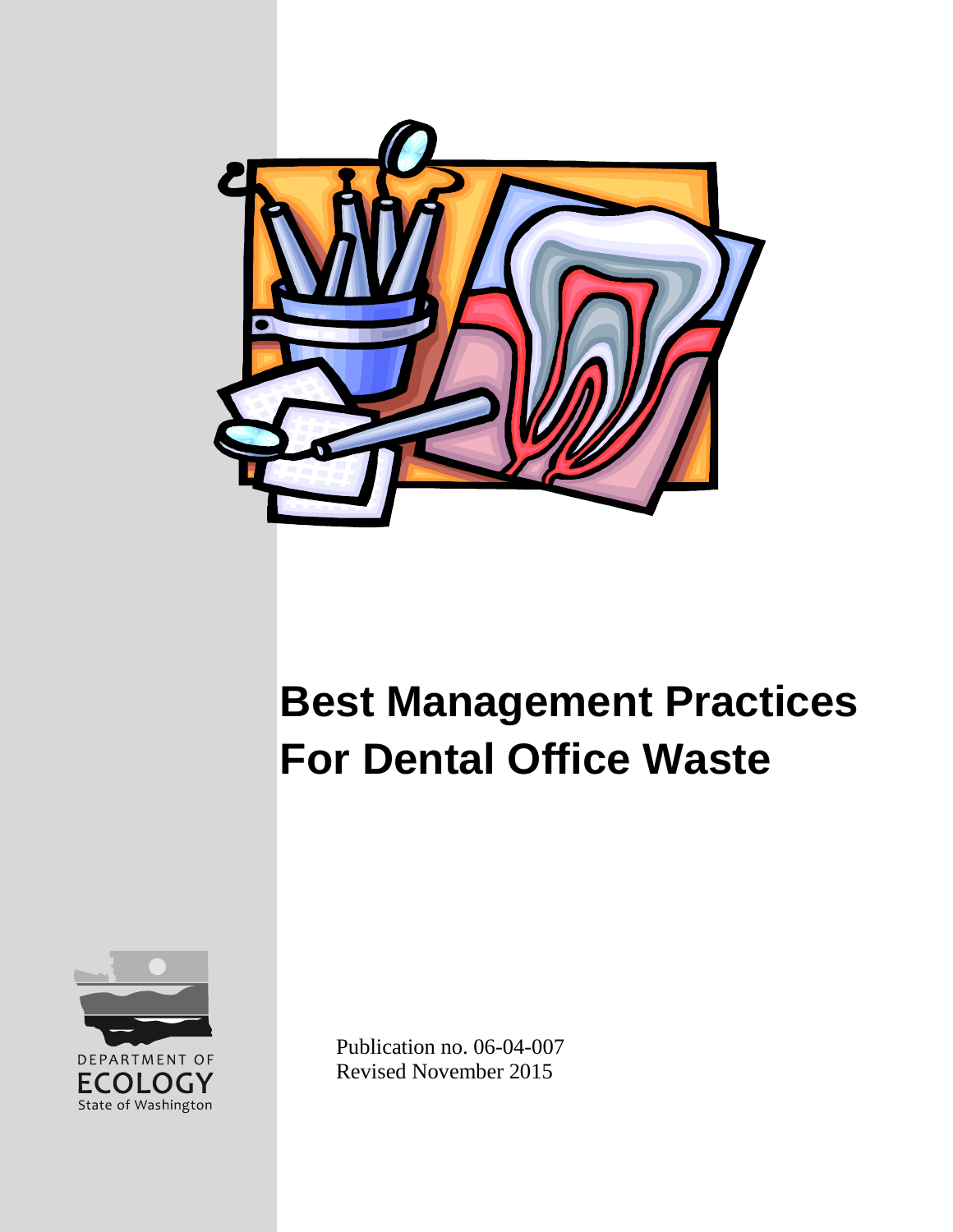## **Department of Ecology Regions**

http://www.ecy.wa.gov/programs/hwtr



Central Region 15 W Yakima Ave #200 Yakima WA 98902-3452

Eastern Region N 4601 Monroe Spokane WA 99205-1295 Northwest Region 3190 160<sup>th</sup> Ave SE Bellevue WA 98008-5452

Southwest Region PO Box 47775 Olympia WA 98504-7775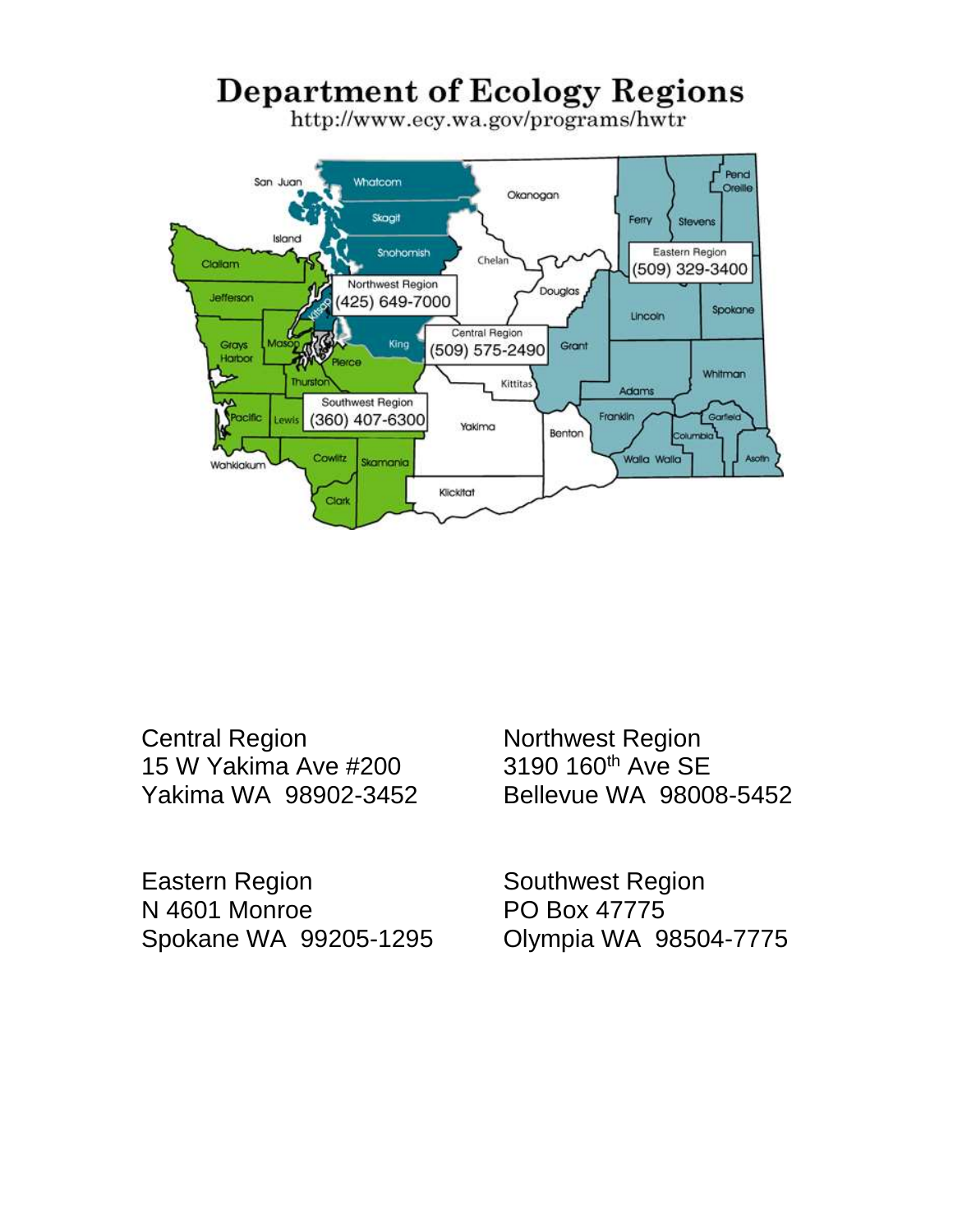

# **Best Management Practices For Dental Office Waste**

Publication no. 06-04-007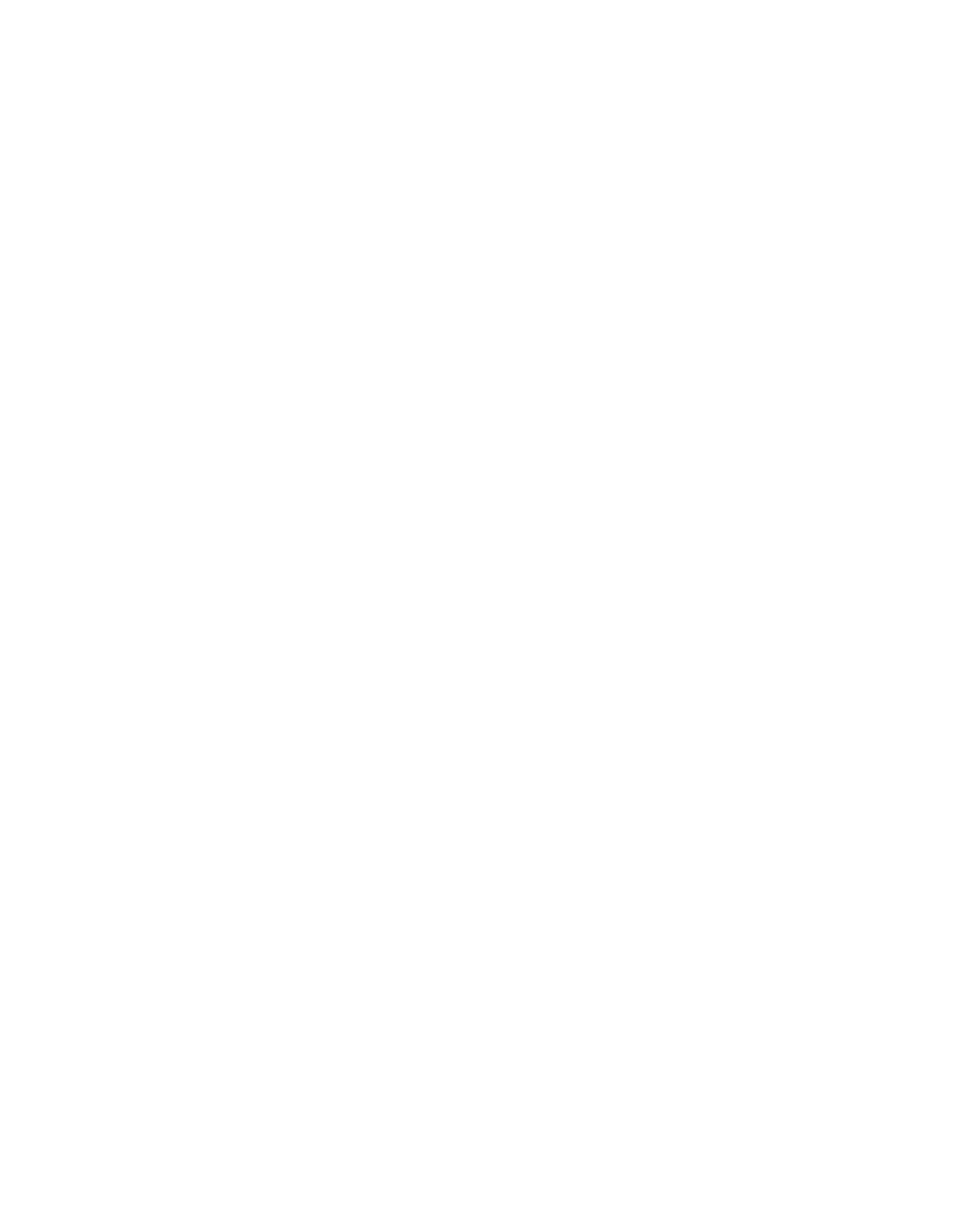Dental offices create a variety of wastes, which need to be managed correctly to protect our health and the environment. This guide explains the Best Management Practices (BMPs) that will help dentists follow environmental laws and prevent pollution. *Note that this guidance is only for dental offices on a sanitary sewer. Operatory waste should never go to a septic system, even with an amalgam separator.*

## **Mercury and Amalgam Wastes**

Dental amalgam waste is a significant source of mercury received by sewage treatment plants. Sewage plants can't treat the mercury in waste, so it pollutes natural water bodies and the land

the solids are applied to. Mercury is a highly toxic chemical, which poisons our nervous systems and is especially dangerous for children.

## **Why install an amalgam separator?**

Dental wastewater often contains as much as 100-2,000 parts per million (ppm) of mercury. It is illegal to send wastewater with more than the dangerous waste limit of 0.2 ppm mercury to the sewer. Amalgam separators can remove up to 99% of dental wastewater mercury thus protecting sewage treatment plants and the water bodies they empty into.

## **Choosing a separator**

When choosing a separator, consider factors such as:

- Cost.
- Number of operating chairs.
- Type of vacuum system.
- Waste disposal fees.
- Maintenance included or not.





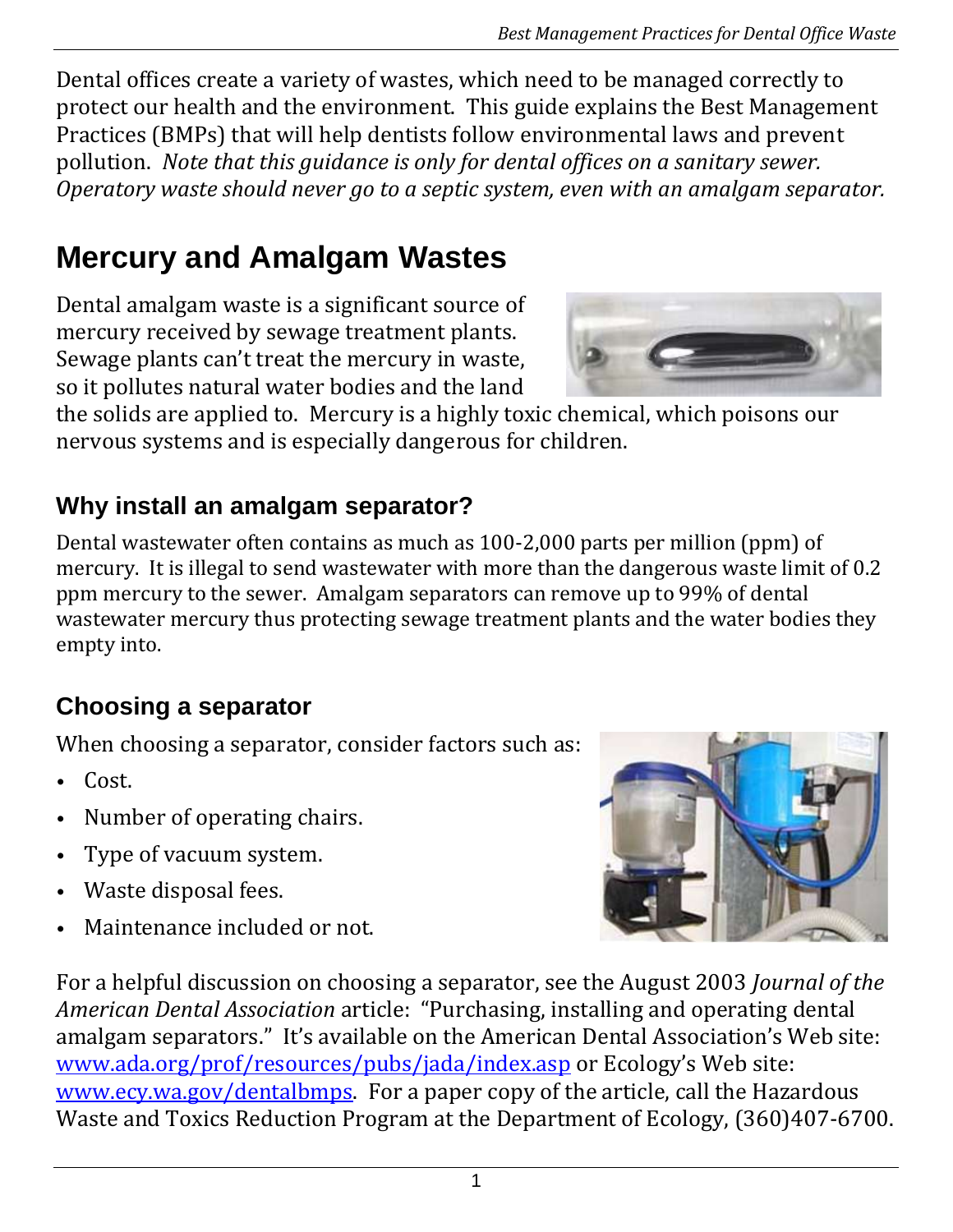#### **Dealing with amalgam separator waste**

When the separator filter unit gets full, it must be disposed of as hazardous waste or recycled. There are several systems for dealing with this waste:

- Prepaid shipping kits provide shipment of the used filter and contents back to the vendor.
- Pick up and replacement service for the used filter unit as part of the maintenance contract.
- Systems requiring the dentist to manage the waste filter units themselves.

Dentists who choose to manage their own waste filter units must find a hazardous waste handler who accepts this waste for a fee. Be sure to have the separator unit serviced regularly. Keep copies of the waste disposal records and the service records for three years.

## **Cleaning chair-side traps**

Replace or clean chair-side traps regularly according to the manufacturer's recommendations.

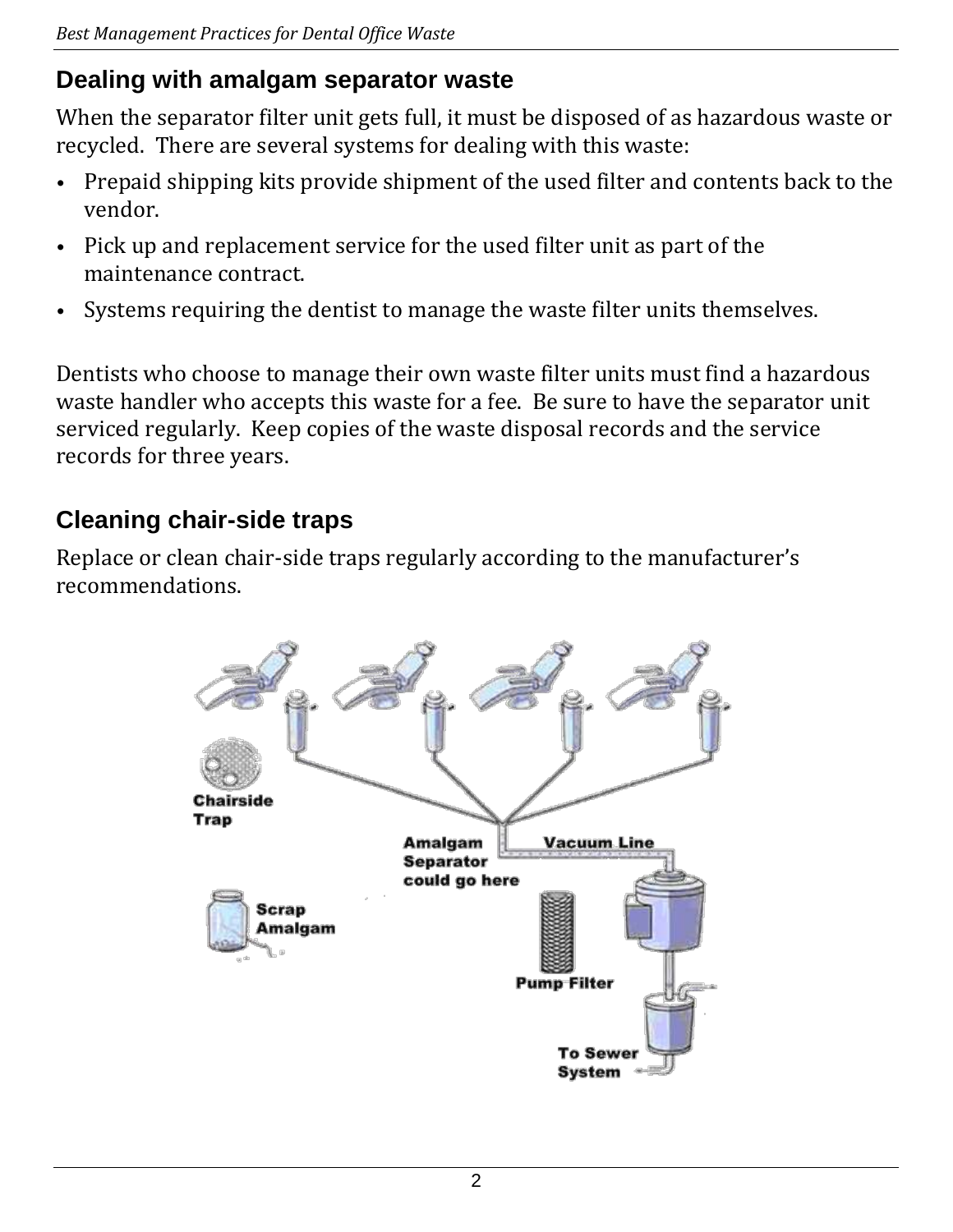- Flush the vacuum system with disinfectant before changing/cleaning the trap. Allow trap contents to dry. See page 7 for safe cleaning solutions to use.
- **If the trap is disposable**, put the entire trap into a container labeled "CONTACT AMALGAM." Close the cover tightly. Dispose of as hazardous waste (or through recycling).



- **If the trap is reusable**, remove non-amalgam contents with forceps, then tap amalgam contents into the contact amalgam container for disposal as hazardous waste (or recycling).
- Don't rinse trap contents down the drain, unless an amalgam separator is installed.

## **Replacing vacuum pump filters**

Replace or clean pump filters on a regular basis according to the manufacturer's recommendations. Dispose of as hazardous waste (or recycle).

- **If the filters are disposable**, remove the filter cartridge from the vacuum line. Tightly screw the end cap onto the top of the filter and place filter in the original shipping box (or substitute). Dispose of the filters when the box is full.
- **If the filters are reusable**, decant free liquid into the vacuum line above the point of separator installation. Then scrape filter contents into a labeled container, using care not to spill.

## **Dealing with scrap amalgam**

Collect and store all contact and non-contact scrap amalgam in labeled, tightlyclosed containers and dispose of as hazardous waste, including waste amalgam capsules and extracted teeth.

- Follow the requirements of your waste handler for disinfection and shipping of scrap amalgam.
- Don't use heat to disinfect amalgam. Heat causes mercury to volatilize to air.
- If you store scrap amalgam in liquid, do not decant the liquid down the drain.

*Never dispose of scrap amalgam in the sharps container, red biohazard bag or the trash.*

• Remove amalgam restorations in chunks so the chair-side trap will capture most of it.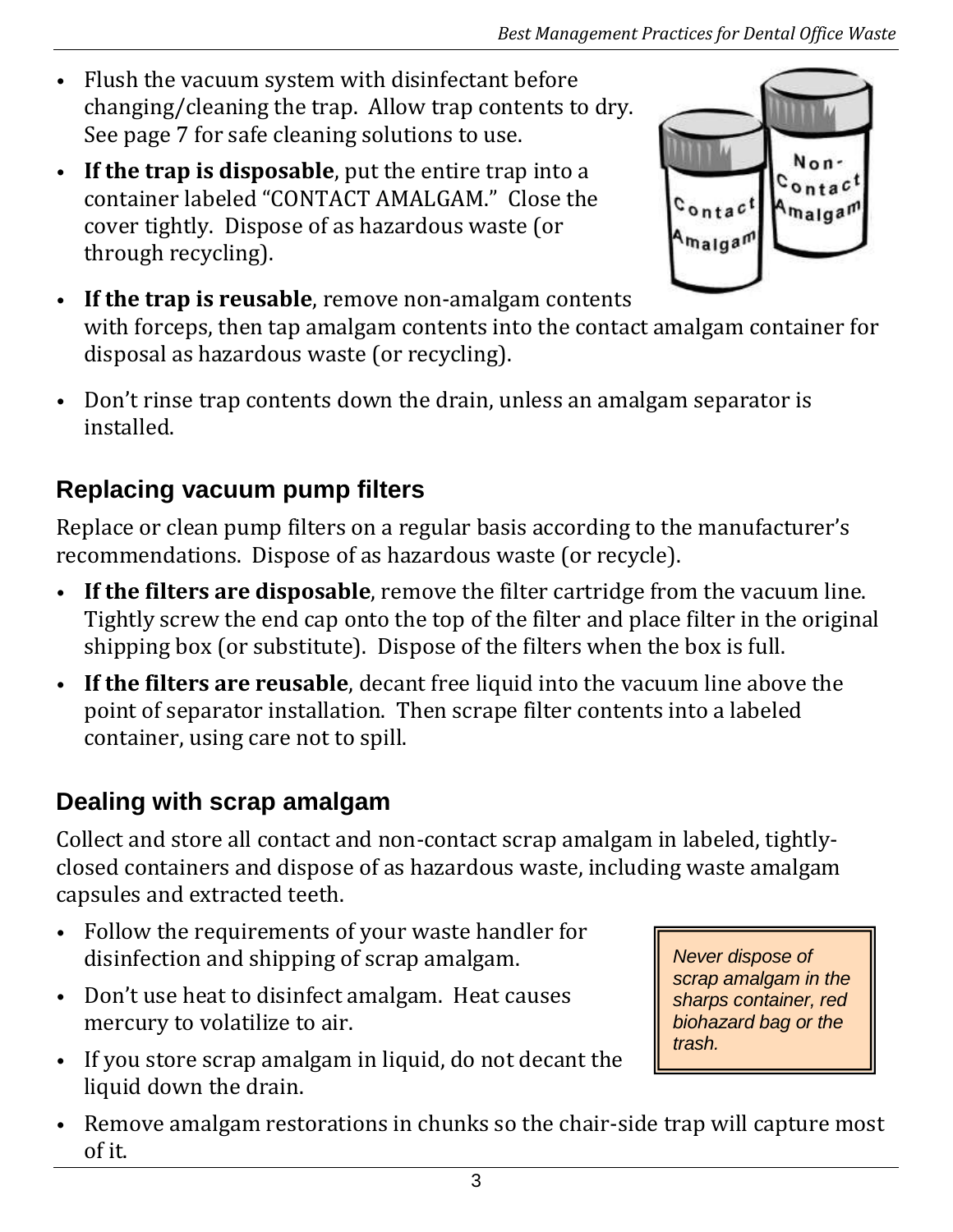## **Questions to ask your amalgam waste handler**

- What kinds of amalgam waste do you accept?
- Do you provide containers to collect amalgam wastes? If not, how do you want the amalgam waste packaged for pickup or mailing to you?
- Do you accept the whole filter screen from the chair-side trap and the vacuum pump filter cartridge for disposal?
- Is disinfection required for amalgam waste?

## **Clean out mercury-contaminated plumbing**

As part of your new amalgam management practices, don't forget the plumbing!

- Clean or replace sink P-traps and low spots closest to the point of initial amalgam discharge.
- Mercury amalgam often settles in low spots but longer horizontal runs of plumbing also tend to accumulate waste amalgam, so check these as well.



• Treat any waste collected from this plumbing clean-out process as hazardous waste (unless tested).

## **X-ray Wastes**

## **What to do with used x-ray fixer**

Used fixer contains as much as 3,000 to 8,000 ppm of silver. State silver discharge limits are 5 ppm and local limits can be as low as 0.1 ppm.

• Collect used fixer in a container marked "Used fixer only." Be sure to keep developer separate from your fixer.

*It is illegal to dispose of used fixer to sewer unless you are sure it meets state and local silver discharge limits. See page 5.*

- Dispose of used fixer as dangerous waste and keep the disposal receipts.
- Consider switching to digital imaging and avoid generating waste fixer at all!

Some dentists use silver recovery systems to remove silver from x-ray waste. This option is not recommended due to high costs and maintenance requirements, which are usually neglected. *Important! To meet silver discharge limit, two canisters are needed.*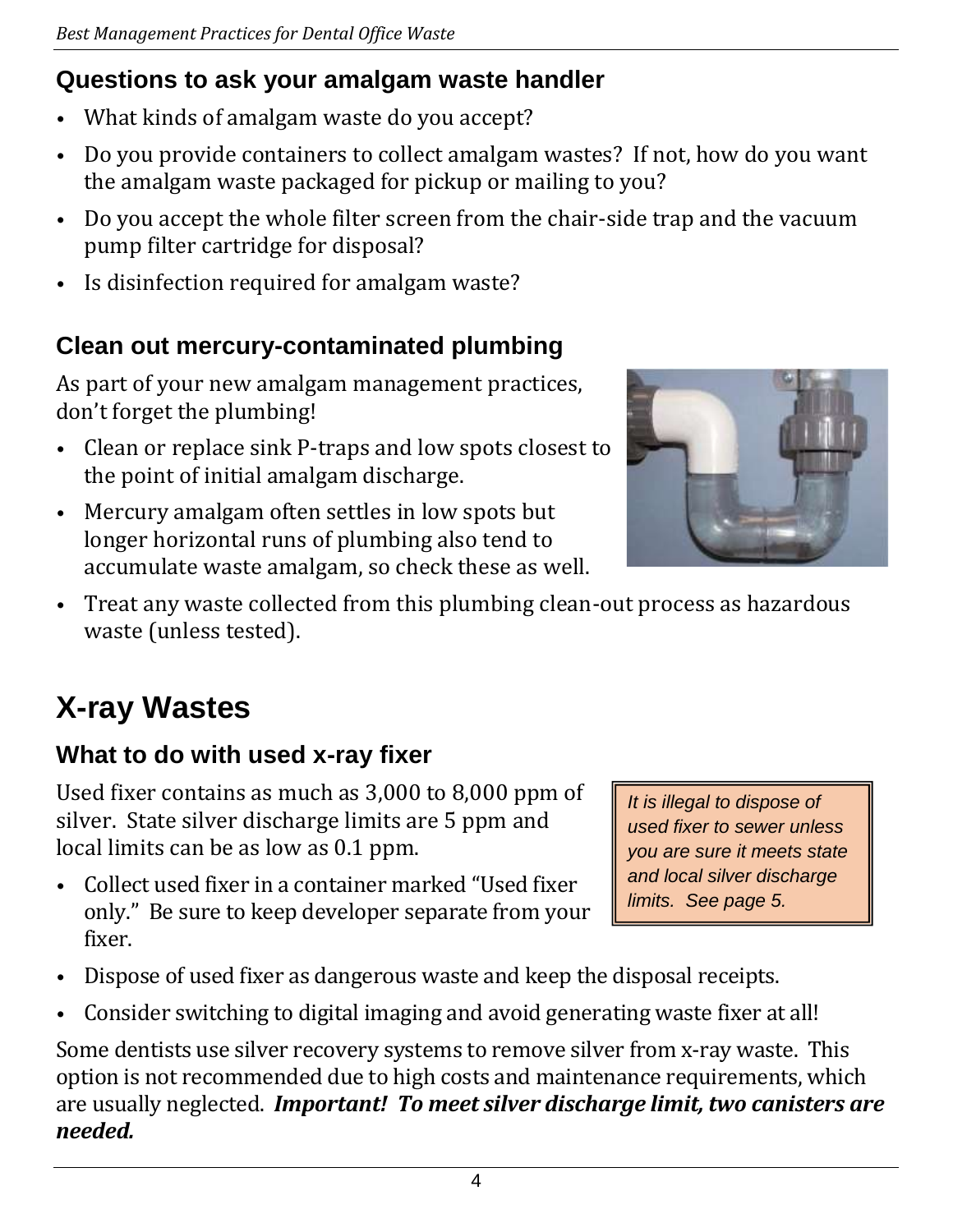## **Why is it better to manage used fixer off-site?**

Most dentists find it much cheaper and easier to simply collect used fixer for disposal or recycling. Use a local hazardous waste disposal service, which may cost as little as \$4/gallon. Dentists generally generate ½ to 1 gallon of used fixer per month. Proper off-site disposal can total as little as \$48 per year.

In comparison, silver recovery systems cost between \$200- 1,700 to install and at least \$160-300 per year for necessary annual maintenance and testing. In addition, *two silver* 

*recovery canisters in a series are required* to meet state and local silver discharge limits, as well as following every step listed in the paragraph below.

## **Managing silver recovery systems (canisters)**

If the cost and hassle factors described above have been reviewed and an on-site silver system is still preferred, *the following steps are required* in order to be in compliance with state and local regulations:

- **Set up two canisters in a series**. Two canisters are needed to ensure the outflow continuously meets state and local silver discharge limits. One canister cannot consistently ensure this is occurring.
- **Monitor the flow of used solutions into the canisters**. Keep flow rates at manufacturer's recommendations, usually between 1-3 gallons per hour, otherwise the canister will not perform properly and may deteriorate too soon, requiring replacement.
- **Have a sample valve installed between the two canisters**. This valve is necessary to take tests of the outflow from the first canister to determine when change out is needed.
- **Test your outflow periodically**. Keep a file with the test data handy.
- **Keep a maintenance/changeover log**. Work closely with your supplier for help in developing a site specific changeover schedule.
- **Check with your sewer district for local silver discharge limits**. Businesses are required to meet local silver discharge limits in addition to state limits of 5 ppm. Local silver discharge limits can be as low as 0.1 ppm.





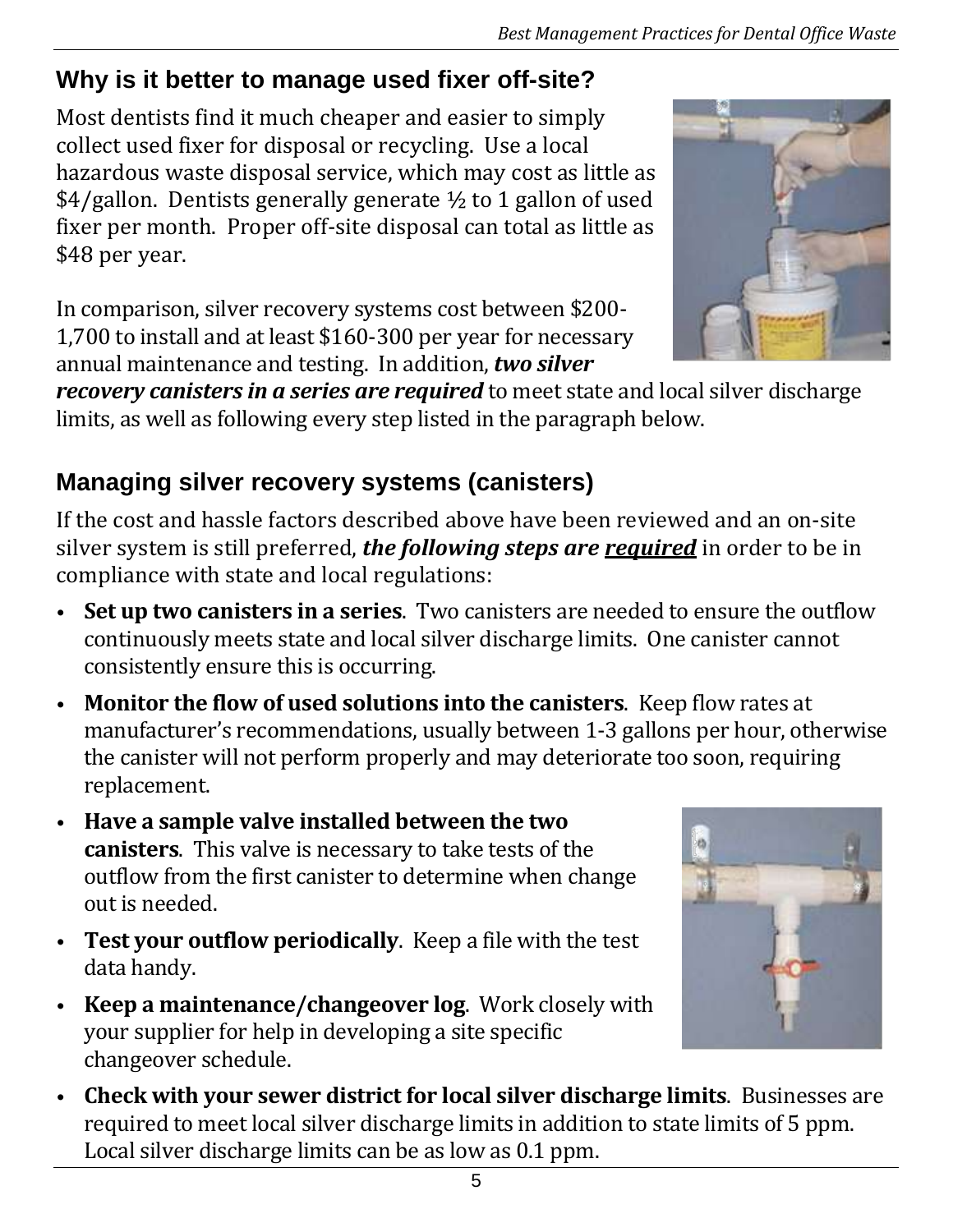## **Is used x-ray developer a problem?**

Unused developer cannot go down the drain because it contains hydroquinone, which is a toxic substance. However, hydroquinone is used up in the developing process, so **used developer is non-hazardous and is safe to be disposed to sewer**.

Be sure to keep used fixer and used developer separate. Check the hoses in your xray machine to be sure they drain separately.

#### **What about used x-ray film?**

Used x-ray film has been tested and has been found to contain trace amounts of silver and is determined safe to dispose to regular garbage.



## **Lead Wastes**

## **Lead foil**

Collect lead foil from x-ray packets for recycling or disposal as a hazardous waste. Don't put lead in the sharps container, the red biohazard bag, or the trash. The practice of melting down lead foils to make fishing weights is also not recommended as lead can poison the nervous system.

## **Lead aprons**

Worn out aprons must be disposed of as hazardous waste due to their lead content.

- Ask your supplier or the original manufacturer if they will take them for recycling or proper disposal.
- Keep them out of the landfill and the biomedical waste red bag.

## **Lead-lined boxes**

Lead-lined boxes should not be used to store x-ray film. A nationwide Food and Drug Administration (FDA) alert warned, "in many cases there are highly dangerous levels of lead on the films." Dentists must dispose of x-ray film stored in such boxes as hazardous waste.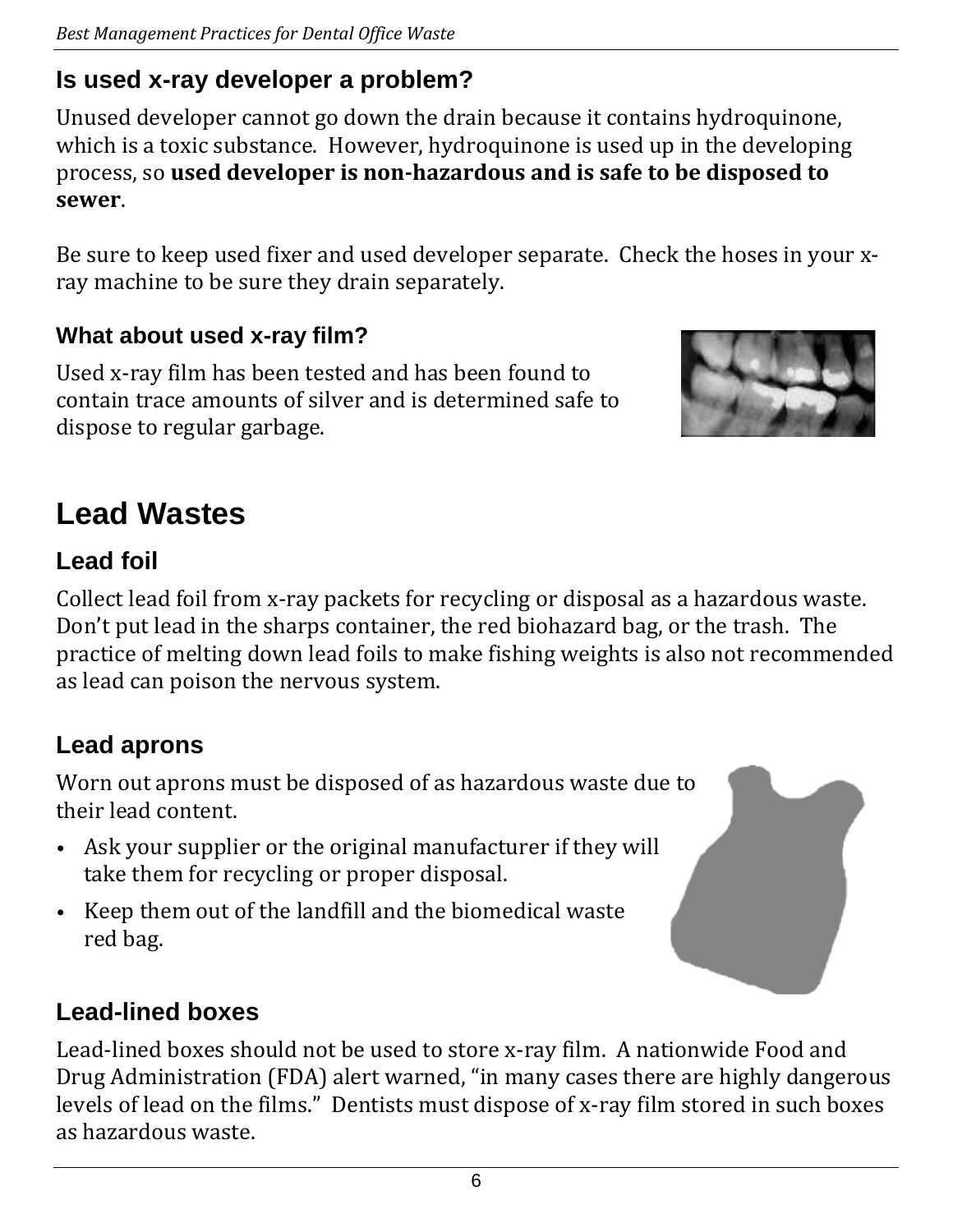## **Sterilants, Disinfectants, and Cleaning Solutions**

Disinfectants, cleaning solutions, chemiclave solutions, and cold sterilants can be hazardous depending on their ingredients and concentrations.

## **Some of the most common chemicals of concern are:**

- 
- Acetone Chromium Phenols
- 

Chemicla Solution

- - Ammonia Formaldehydes
- Bleaches Glutaraldehyde

Before disposing of a solution containing these chemicals, determine if it is a hazardous waste. To avoid using these hazardous chemicals for sterilizing consider converting from a chemiclave to an autoclave.

## **Safe vacuum system cleansers**

Line cleansers with bleach can dissolve mercury from amalgam particles in dental wastewater. The following line cleansers, among others, do not contain bleach or chlorine:

• Biocide • Green & Clean • Super Dent • BirexSe • Gobble Plus • SRG Evacuation • Cavicide MAXI-EVAC VAC-U-EZ • Cetyl-zyme Pro-Am **Concentrate** • Microstat 2 • Turbo-Vac • DRNA Vac • Patterson Ultrasonic Cleaner • Vacu-Cleanse EZ-Syme • Pro-E Vac • Vacu-sol Ultra • E-Vac • Purevac • Vacuum Clean • Fresh-Vac • Sani-treat Plus • GC Spray-Cide • Stay-Clean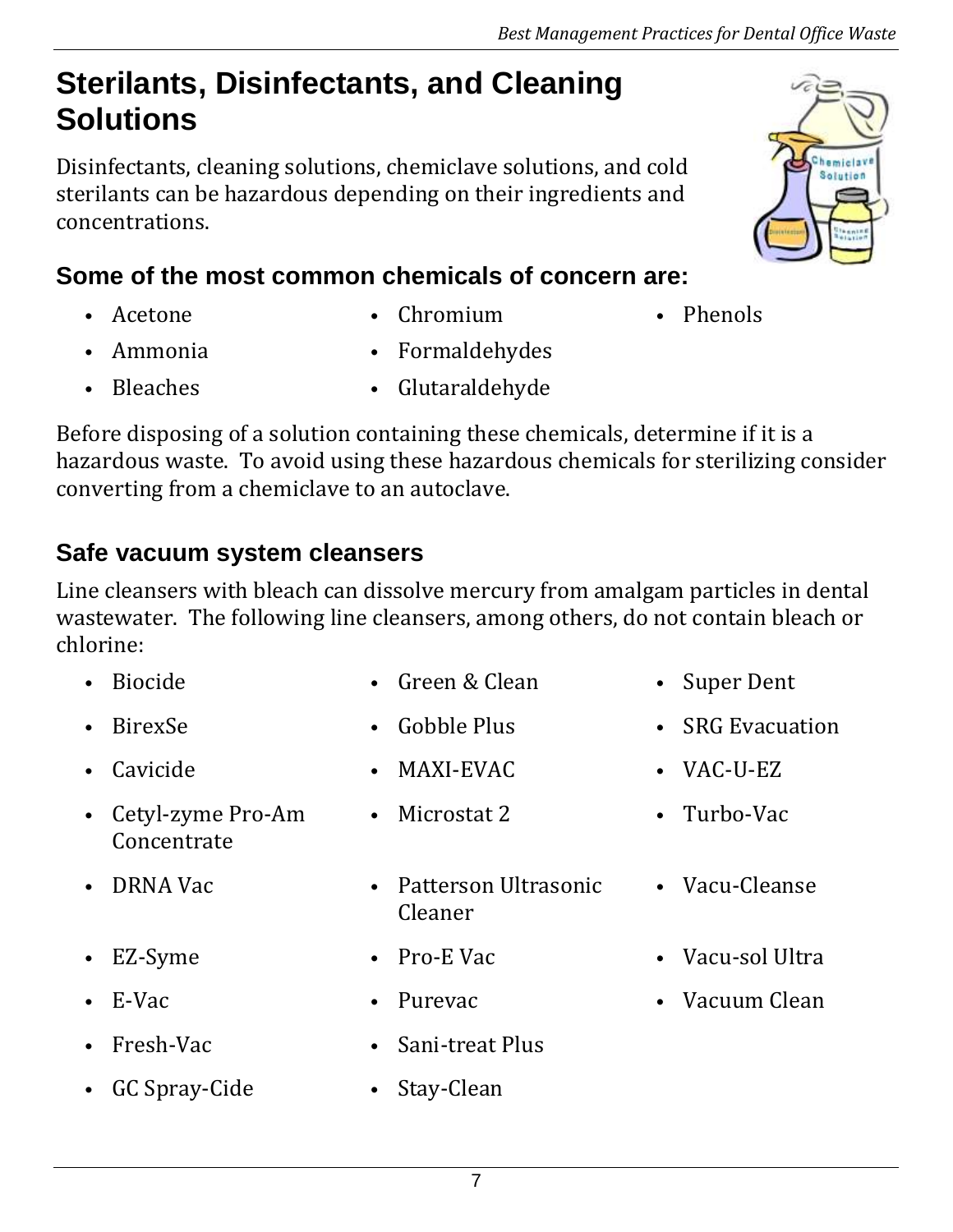## **Elemental Mercury and Mercury Spills**

## **Elemental mercury**

- Dispose of all elemental mercury with a hazardous waste management service.
- Never put elemental mercury in a sharps container, red biohazards bag, down the drain, or in the regular trash.

## **Mercury spills**

Mercury spill kits are available from dental suppliers and safety equipment vendors. Be sure that complete spill clean up instructions are included.

At a minimum, follow these basic steps:

- Put on disposable nitrile gloves, not latex! Clean up all visible mercury immediately using a spill kit. Never suck up spilled mercury with a vacuum cleaner.
- Place all contaminated items in a sealable container. Label it and dispose as hazardous waste. Never dispose of contaminated waste in the sharps container, biohazard bag, or trash.
- Equipment is available for rent to detect mercury vapor and locate spills.

## **Other sources of mercury in dental offices**

Non-mercury alternatives are available for this equipment. Consider replacing mercury-containing equipment with non-mercury-containing alternatives.

- Some medical equipment, i.e., thermometers, blood pressure cuffs, etc.
- Some thermostats and electrical equipment with switches.
- Fluorescent bulbs and some high-intensity lamps.